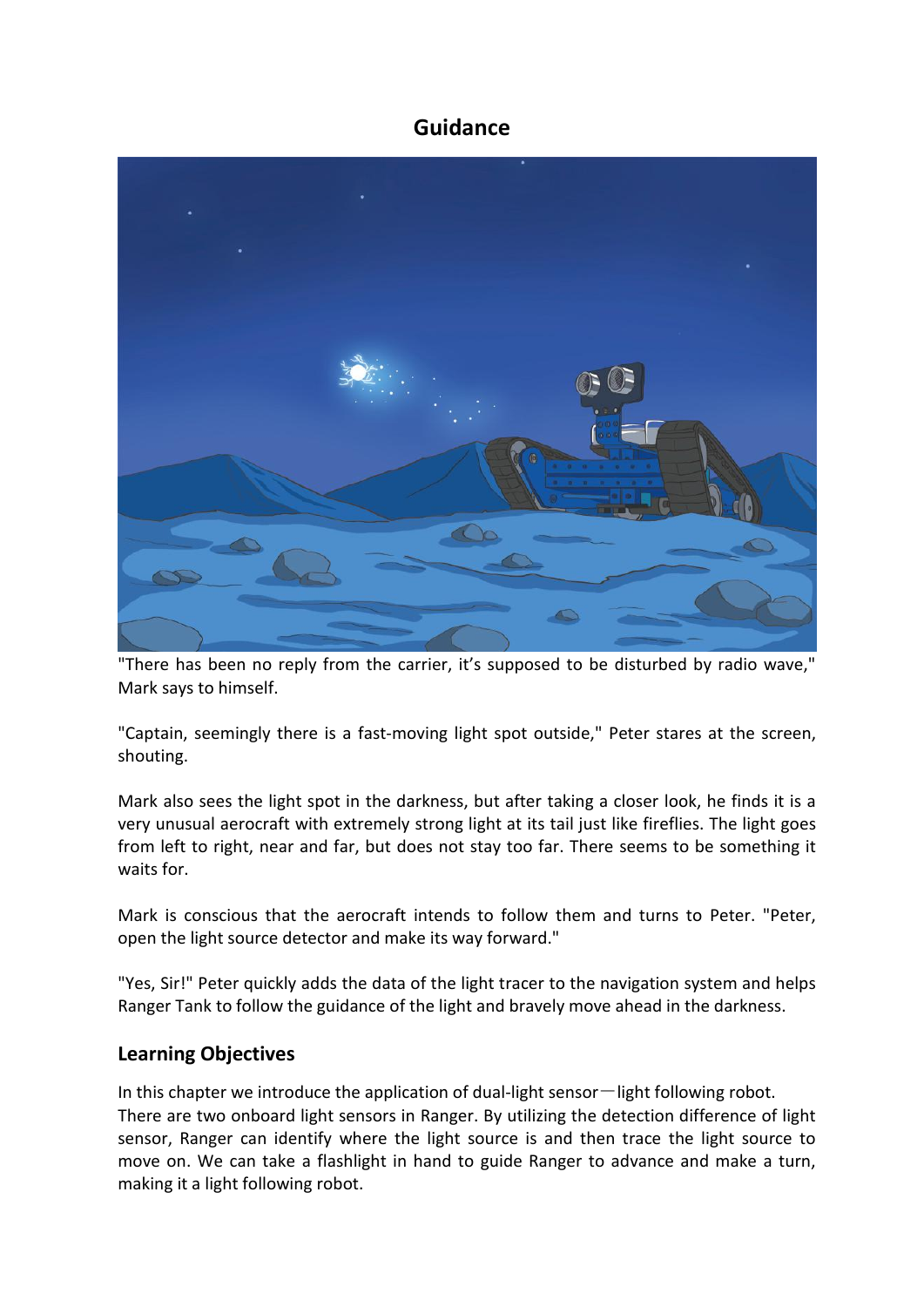# **Scientific Knowledge**

## **Light Travels in a Straight Path**

Light can travel through vacuum or homogeneous medium. As light encounters an opaque object that stops it, a shadow will be formed at the other side of the object. The shape of shadow is similar to the obstacle.



(A shadow of Ranger is formed under the light)

## **Assembly Preparation**

In this chapter we use tracked robot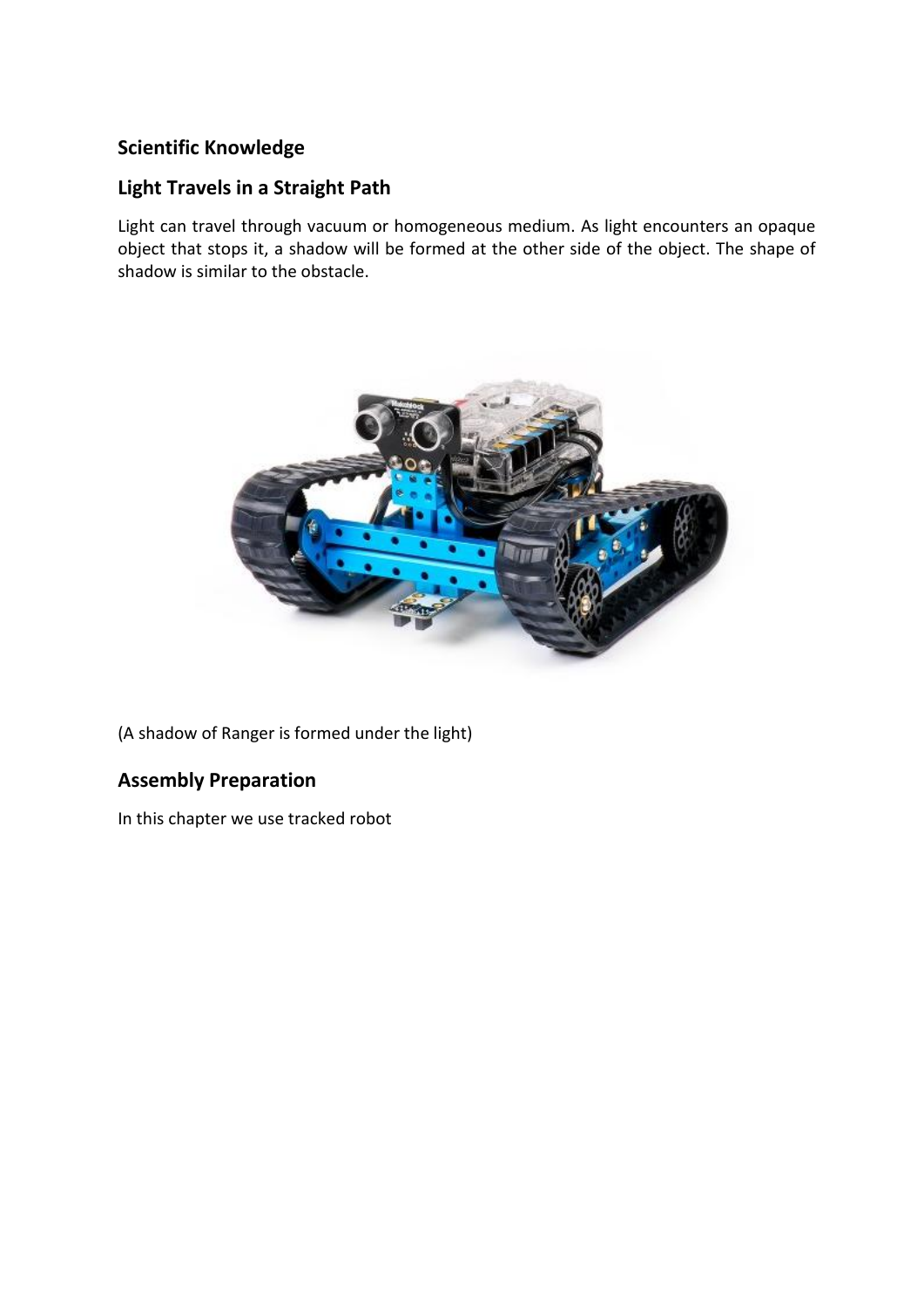

#### **Learning Tasks**

#### **Task 1 – Read Values of Light Sensor**

Ranger comes with two onboard light sensors with Light Sensor 1 located on the left and Light Sensor 2 on the right.

Similarly, we can clearly observe the numerical changes of light sensors from mBlock's stage on which the variables are displayed.

Please add two variables: L\_Light and R\_Light.

Then add a new block: ReadLight. The main task of the newly-added block is to set the variable value to the corresponding value of light sensor.

The program is as below:



Please connect Ranger to the computer with USB cable to upgrade Ranger's firmware, and then click the green flag to start the program. The value of light sensor will keep bouncing. The increase or decrease in value of light sensor varies with the changing of ambient light. The brighter the environment is, the higher the value is, whereas the darker the environment is, the lower the value is.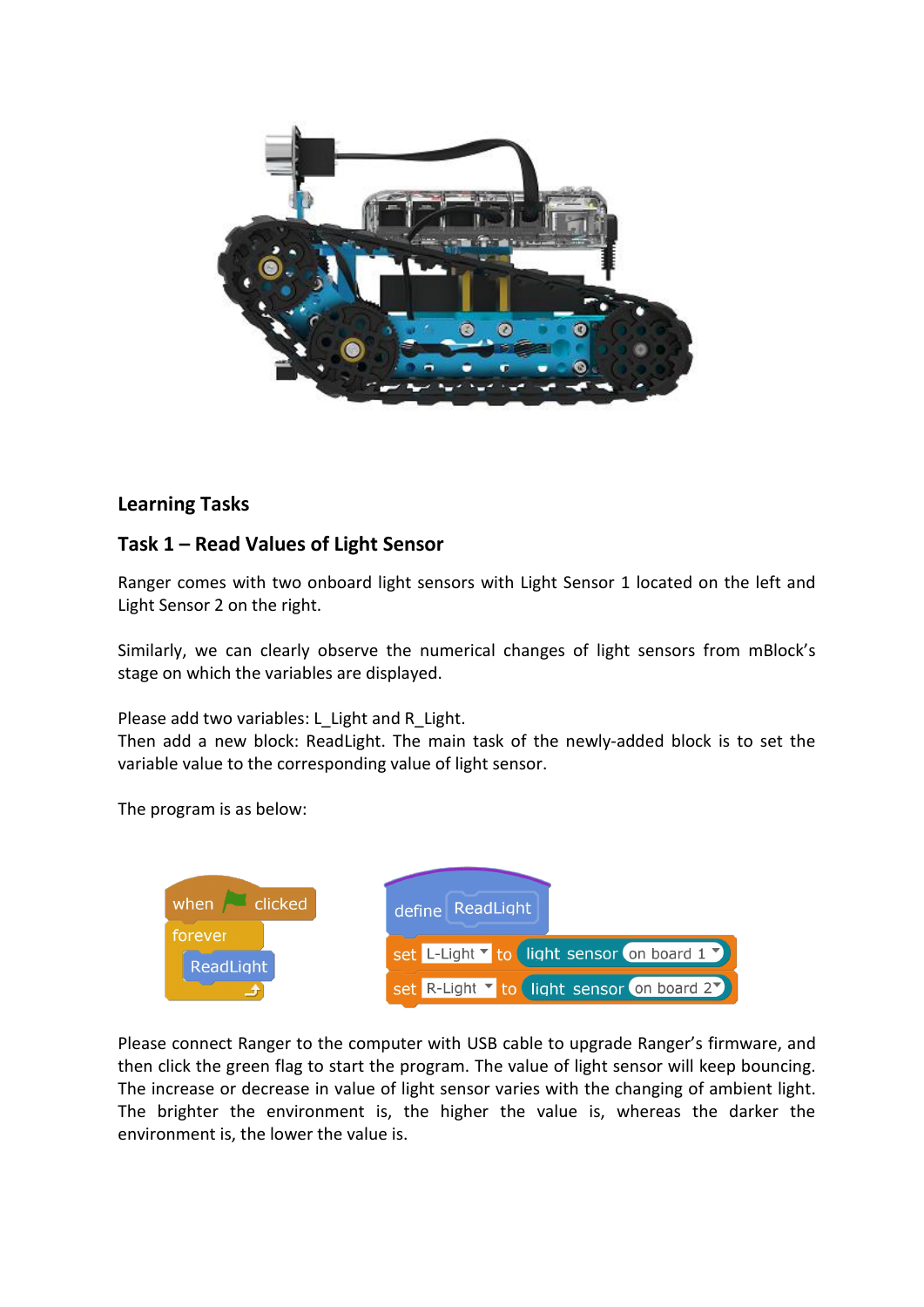

## **Learning Task 2 – Turn Left or Turn Right?**

When we cover the left light sensor (Light Sensor 1) with hand, the value of L\_Light will decrease; on the contrary, when we cover the right half of Auriga, the right light sensor (Light Sensor 2) receives less light and then the value of the variable R-Light will decrease.



The data record is as shown in the following table: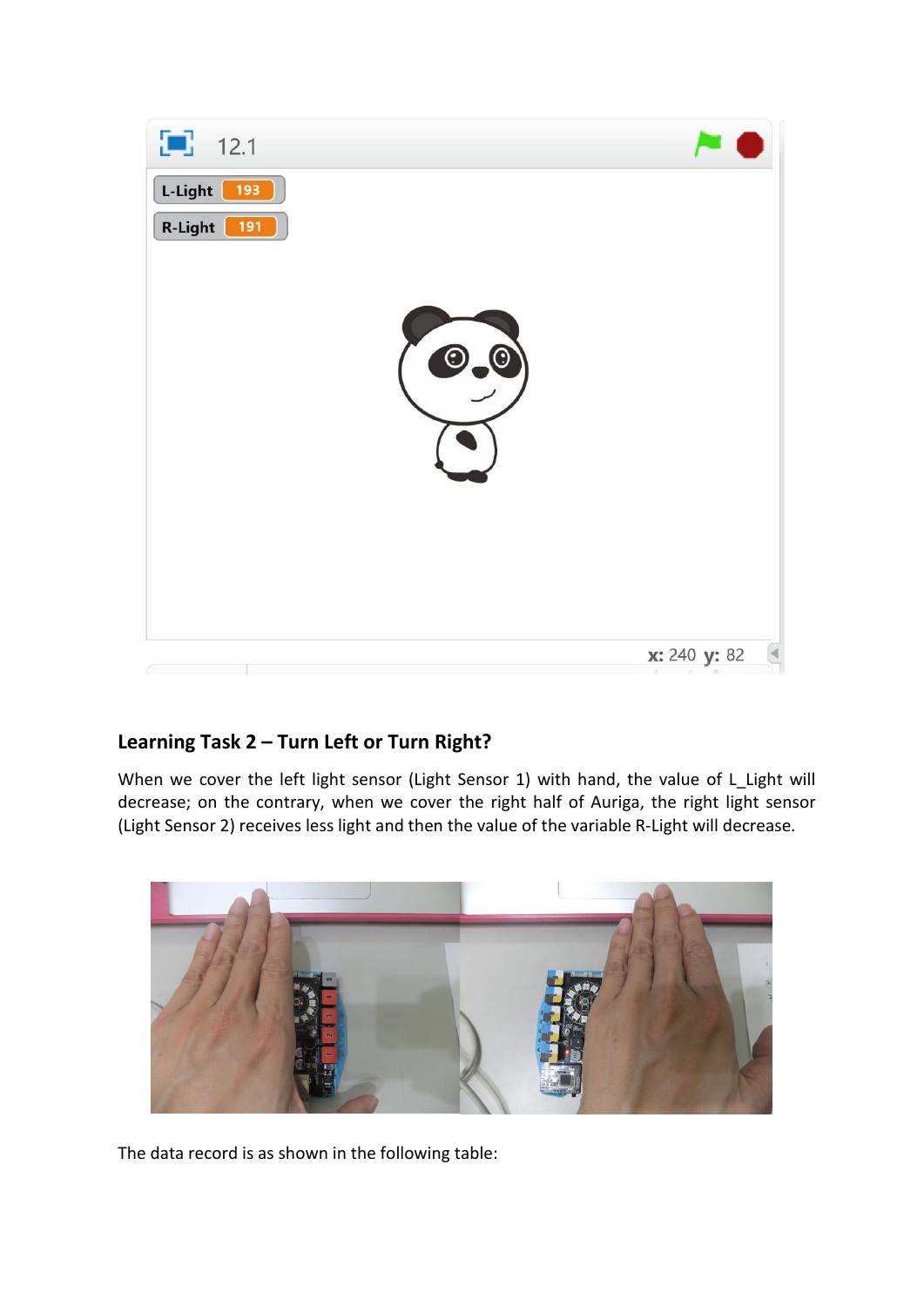|                            | L Light (Sensor 1) | R Light (Sensor 2) |
|----------------------------|--------------------|--------------------|
| Left half covered by hand  |                    | 100                |
| Right half covered by hand | 103                |                    |

We can utilize the numerical difference between the two light sensors to carry out some interesting activities, such as to control the panda to face the left or right.

Modification Procedures:

1. Add [Set the rotation mode to left-right] command, which restricts the panda icon to face the left (90 degree) or right (-90 degree) of the stage only.

- 2. Add [Move 10 steps] and then the panda advances towards the direction it faces.
- 3. Add [If...then...else] command:

If L Light is larger than R Light, it faces 90 degree (the right of the stage); Or it faces -90 degree (the left of the stage).

| when dicked                                                                           |
|---------------------------------------------------------------------------------------|
| forever                                                                               |
| ReadLight                                                                             |
| move 10 steps                                                                         |
| $\left($ L-Light $\right)$ $>$ $\left($ R-Light $\right)$<br>if<br>$\rightarrow$ then |
| point in direction 90                                                                 |
| else                                                                                  |
| point in direction (-90)                                                              |
|                                                                                       |

Have a try! When we cover the right half of Me Auriga with hand, the panda advances facing the right; and when we cover the left half of Me Auriga, the panda advances facing the left.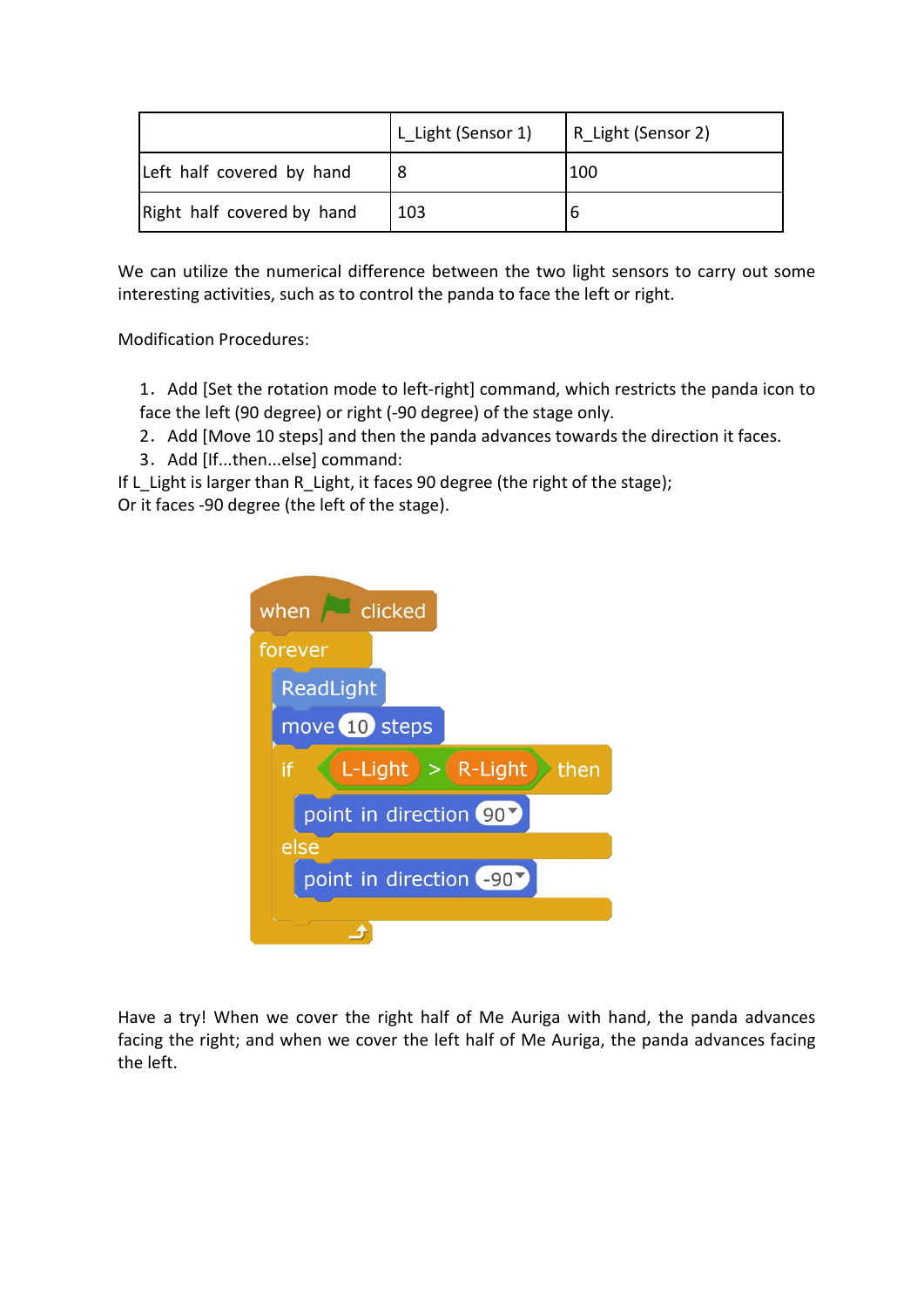### **Target Tasks**

## **Target Task 1**-**Follow Light**

Since that two light sensors can detect if our hand is put on the left or right, can Ranger robot automatically follow the light to make a turn? The answer is yes.

Let's make a simple test first. Put the flashlight on the left of Ranger and record the values of the two light sensors. Then put the flashlight on the right of Ranger and record the values of the two light sensors again.

|                                  | Light Sensor 1<br>Light Value (L-Light) | Light Sensor 2<br>Light Value (R-Light) | Diagram of Shining the<br>Flashlight |
|----------------------------------|-----------------------------------------|-----------------------------------------|--------------------------------------|
| Flashlight<br>is on the<br>left  | 150                                     | 82                                      | $\Box$<br>$\Box$                     |
| Flashlight<br>is on the<br>right | 80                                      | 148                                     | $\Box$<br>$\Box$                     |

Have you found that when we shine the flashlight to one side, the two light sensors have different values, of which the smaller one means the sensor is away from the flashlight and the larger one represent the sensor is close to the flashlight. Based on the inference, comparison of the values of light sensors determines if Ranger turns left or turns right as shown below: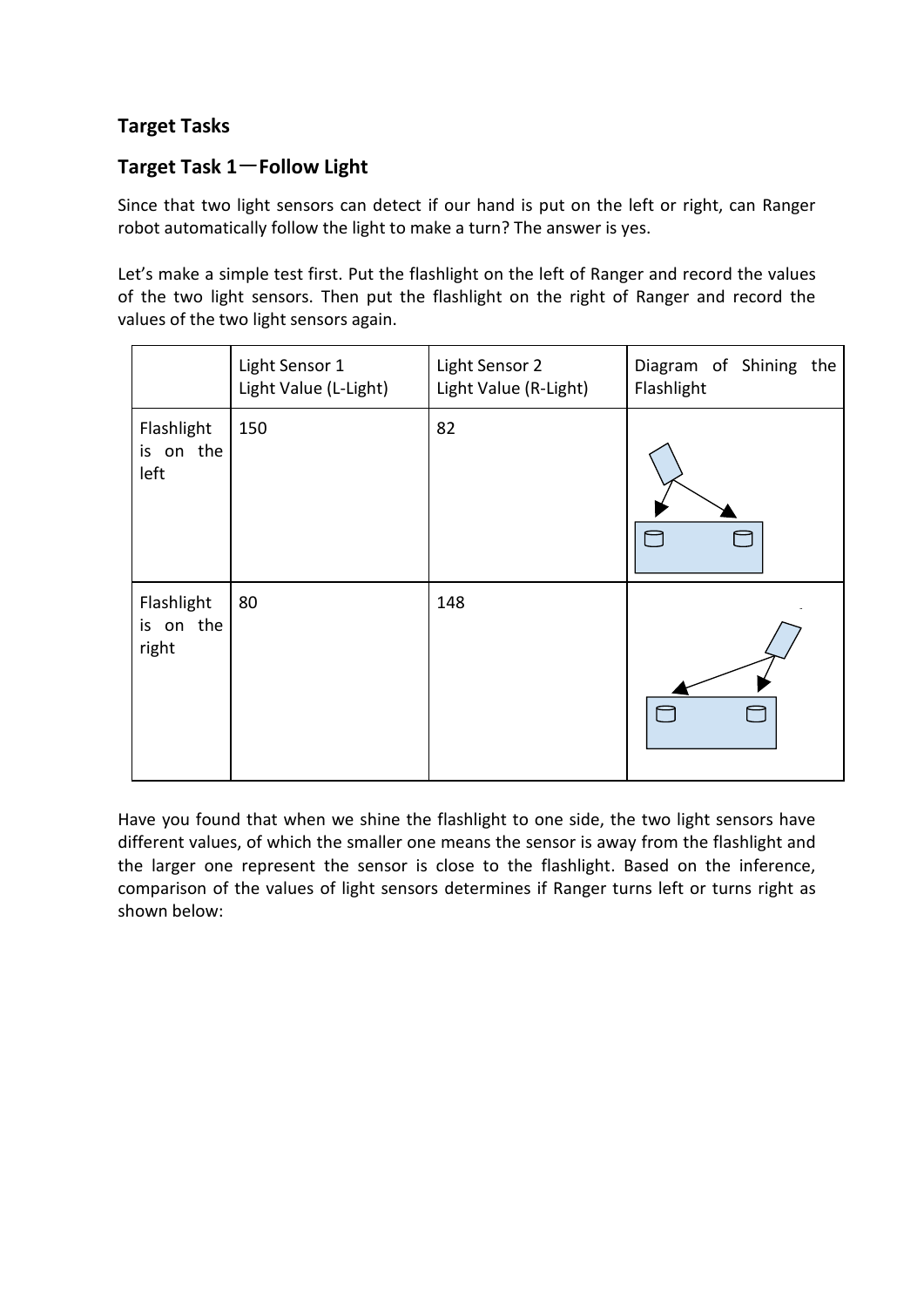

Please connect the computer with Bluetooth to control the robot. Notice that the robot Ranger is put on a safe and open place in advance to prevent it from falling from the table.

Have you made it? Will your Ranger rotate with your flashlight?

## **Target Task 2**-**Improve Light Following Robot**

In Target 1, although the task of automatically following the light has been completed, Ranger can only spin on the spot. Also, due to a simpler operation for judgment and comparison, it seems that Ranger is too responsive and then jitters atany time.

Since there are some differences among the values read by light sensors, we switch to the numerical difference of the two light sensors that is used as judgment condition as shown in the following table:

| Situation                             | Light Sensor 1<br>Light Value | Light Sensor 2<br>Light Value | Difference in Values (L 1-L 2)<br>Diff |
|---------------------------------------|-------------------------------|-------------------------------|----------------------------------------|
| Flashligh<br>is on<br>t.<br>the left  | 150                           | 80                            | 70                                     |
| Flashlight<br>is in the<br>middle     | 100                           | 99                            | $\mathbf{1}$                           |
| Flashligh<br>is on<br>t.<br>the right | 88                            | 148                           | $-60$                                  |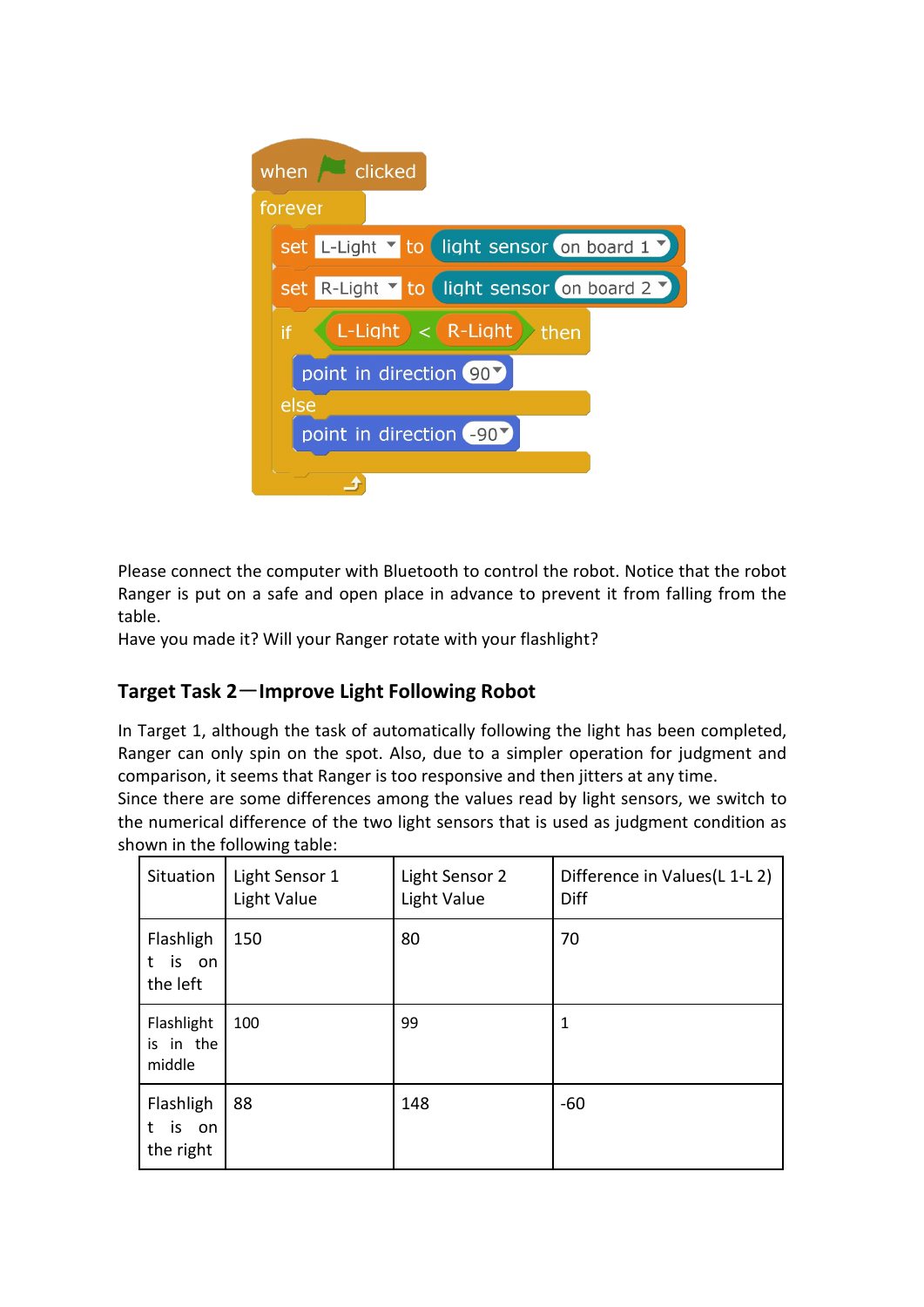According to the above table, we can obtain the conditions as below:

- 1. When the flashlight is put in the middle of the two light sensors, the difference in values read by the two light sensors is within a certain range  $(\pm 10)$ , which can be viewed as a small difference of light change. The robot keeps advancing slowly.
- 2. When the flashlight is put on the left of the two light sensors, the difference in values read by the two light sensors gets larger (>+10), which controls the robot to turn left.
- 3. When the flashlight is put on the right of the two light sensors, the difference in values read by the two light sensors gets larger (<-10), which controls the robot to turn right.

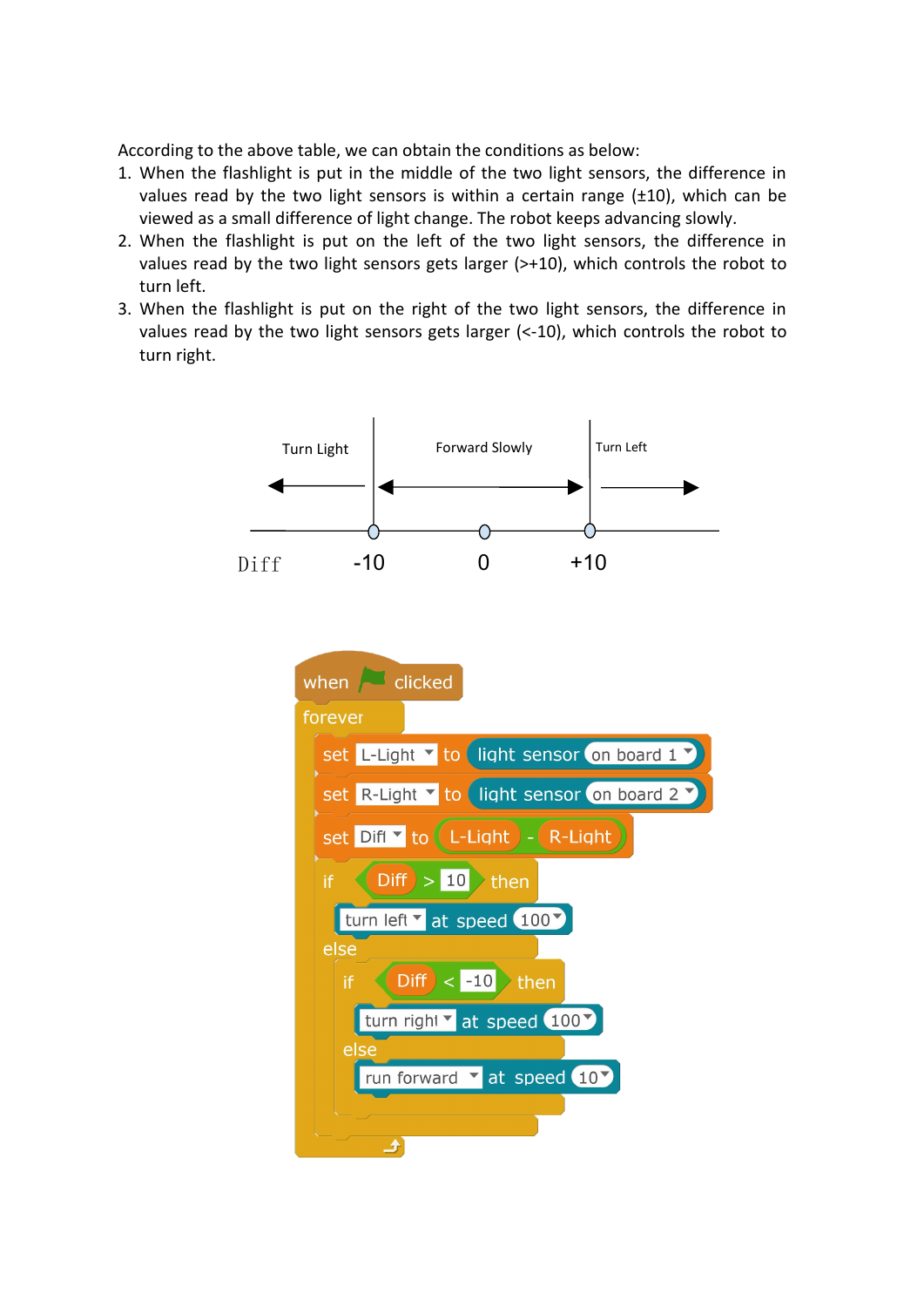

Connect the computer with Bluetooth to start the program and then the robot will turn with the light of flashlight. Put the flashlight right ahead of Ranger and the robot will advance slowly.

Please test the values of the two light sensors by yourself, and modify and adjust the range of +10 and -10 (increase or decrease), for the convenience of combining with the shining conditions of your flashlight to control your ranger to advance or make a turn by light.

#### **The Challenge**

#### **Challenge Task 1**-**Add Function of Avoiding Obstacles**

Although Ranger can automatically follow the light, it is still possible to encounter obstacles ahead. Find a way to utilize ultrasonic sensor to avoid obstacles. We can add a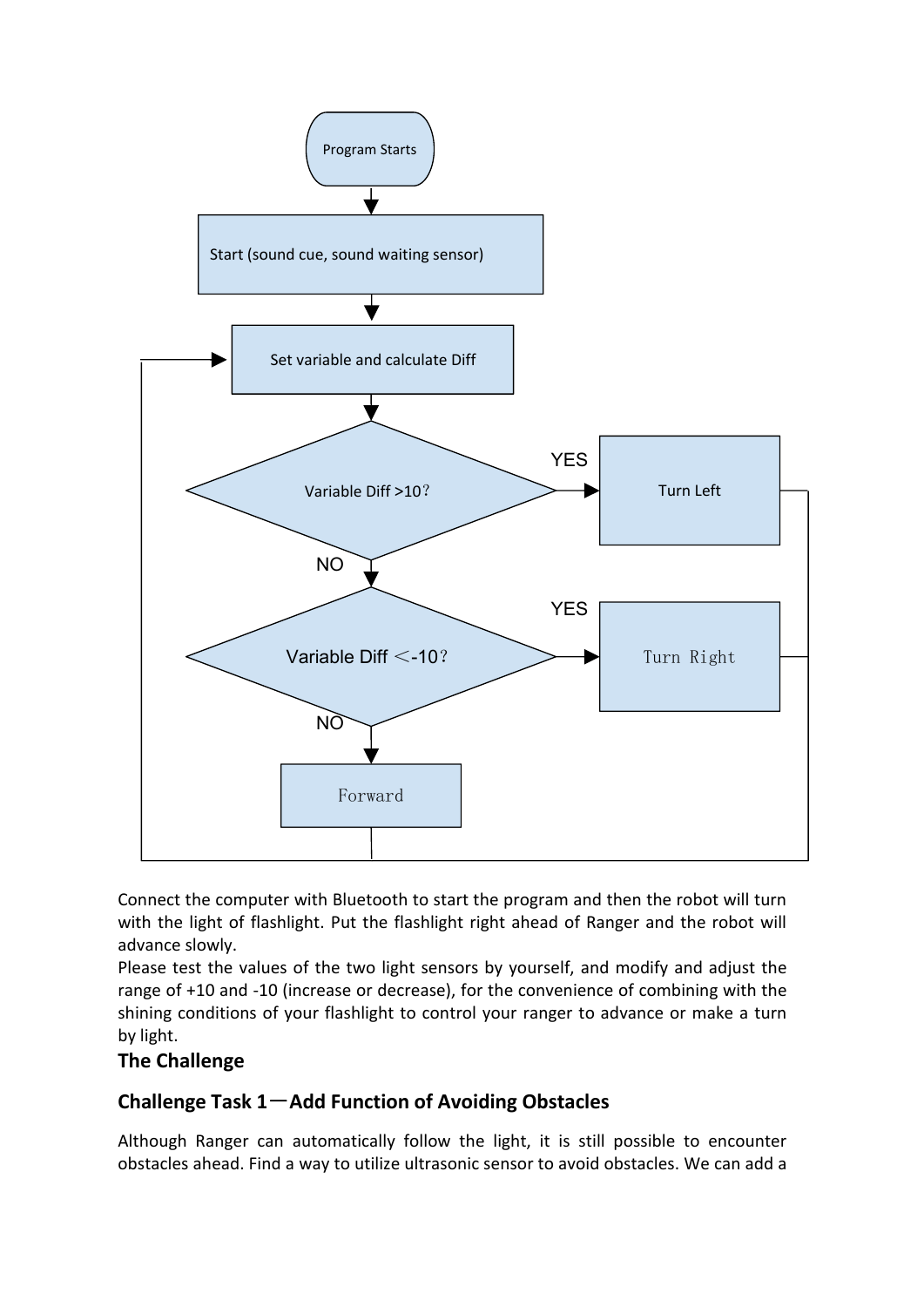[If ultrasonic sensor distance  $\leq$  20cm, then...else] to deal with the condition that Ranger encounters obstacles.

The program is as below:

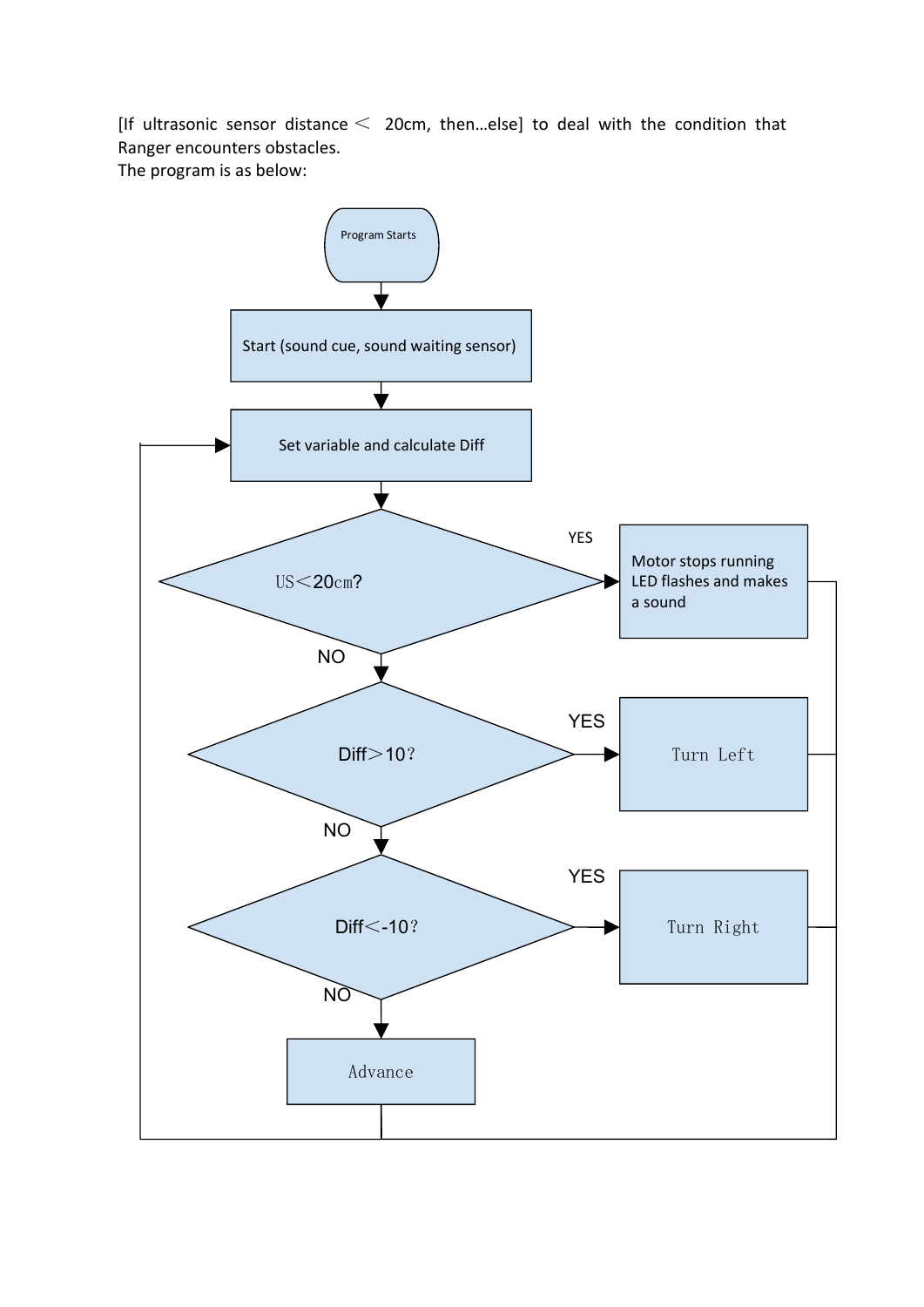Answers for Reference:



Have a try! Connect Ranger to the computer with USB cable and upload the program to Arduino to make Ranger start the program offline. Can it stop and make an alarm when it encounters obstacles?

#### **Conclusion of This Chapter**

In this chapter, we reviewed the value reading of light sensor and calculated the detection difference between two onboard light sensors in Ranger by means of a simple arithmetical operation to allow Ranger to identify where the light source is and follow the light source.